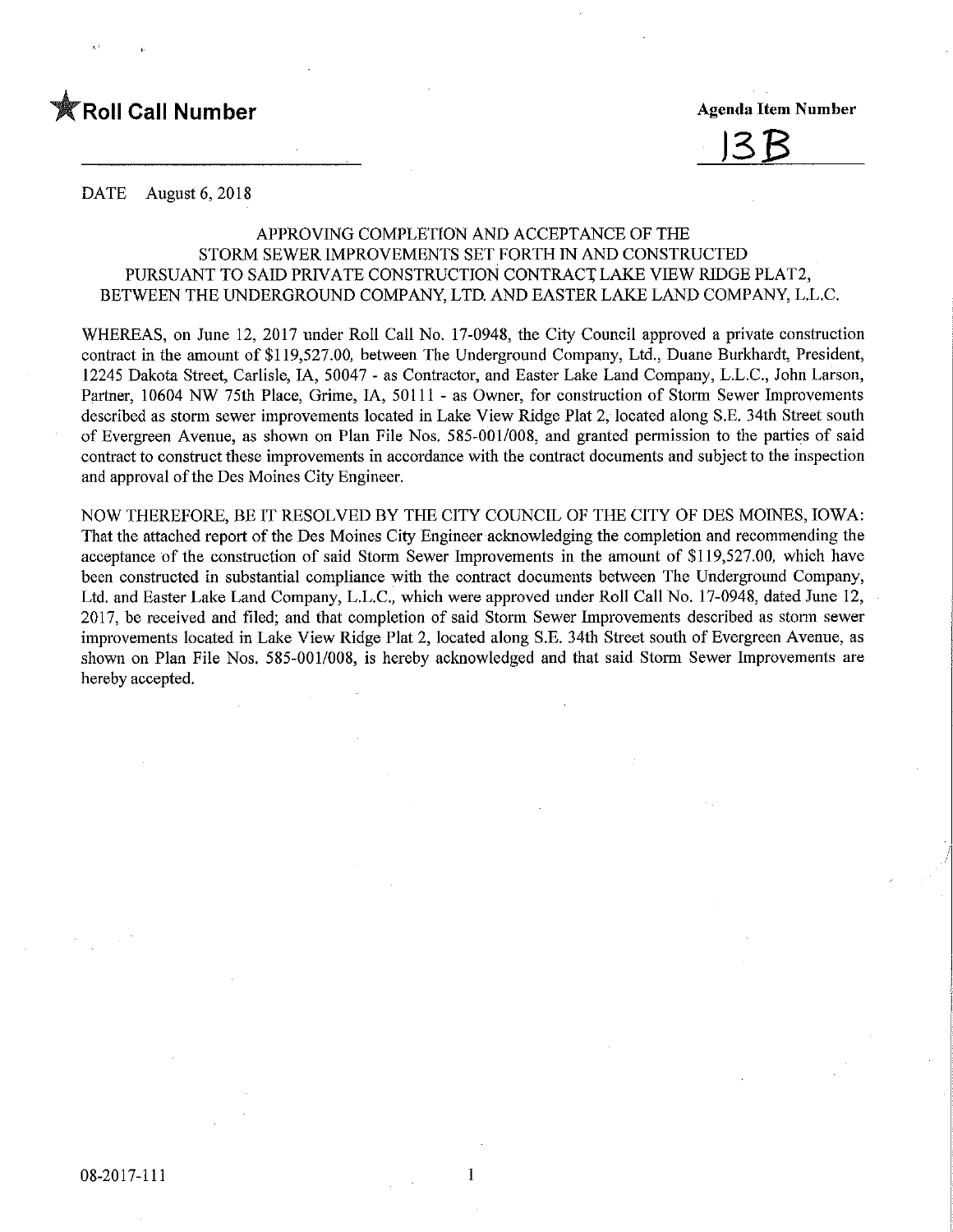# **K** Roll Call Number

Agenda Item Number



DATE August 6, 2018

Activity ID 08-2017-111

Moved by to adopt.

FORM APPROVED:

<u>Nathlian Vankerbool by aN</u> Kathleen Vanderpool

Deputy City Attorney

Funding Source; All project costs are to be paid by the Owner(s), Easter Lake Land Company, L.L.C.

| <b>COUNCIL ACTION</b> | <b>YEAS</b> | <b>NAYS</b> | <b>PASS</b> | <b>ABSENT</b>   | I, Diane I     |  |
|-----------------------|-------------|-------------|-------------|-----------------|----------------|--|
| <b>COWNIE</b>         |             |             |             |                 | certify th     |  |
| <b>BOESEN</b>         |             |             |             |                 | above da       |  |
| <b>COLEMAN</b>        |             |             |             |                 | adopted.       |  |
| <b>GATTO</b>          |             |             |             |                 |                |  |
| <b>GRAY</b>           |             |             |             |                 | <b>IN WITN</b> |  |
| <b>MANDELBAUM</b>     |             |             |             |                 | and affix      |  |
| WESTERGAARD           |             |             |             |                 |                |  |
| <b>TOTAL</b>          |             |             |             |                 |                |  |
| <b>MOTION CARRIED</b> |             |             |             | <b>APPROVED</b> |                |  |
|                       |             |             |             |                 |                |  |
|                       |             |             |             |                 |                |  |
|                       |             |             |             |                 |                |  |
|                       |             |             |             | Mayor           |                |  |

Rauh, City Clerk of said City Council, hereby at at a meeting of the City Council, held on the te, among other proceedings the above was

IESS WHEREOF, I have hereunto set my hand ed my seal the day and year first above written.

Mayor

 $\overline{2}$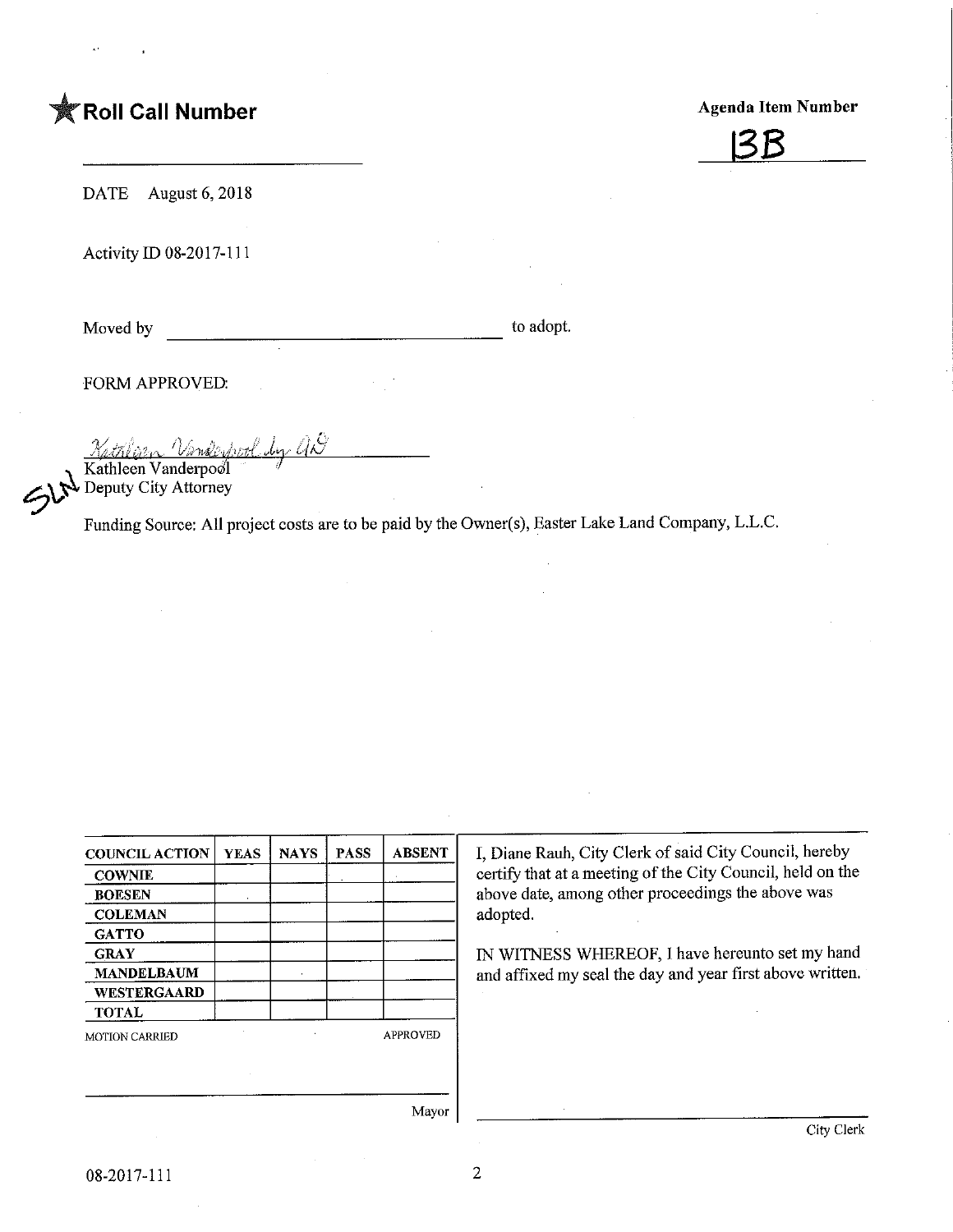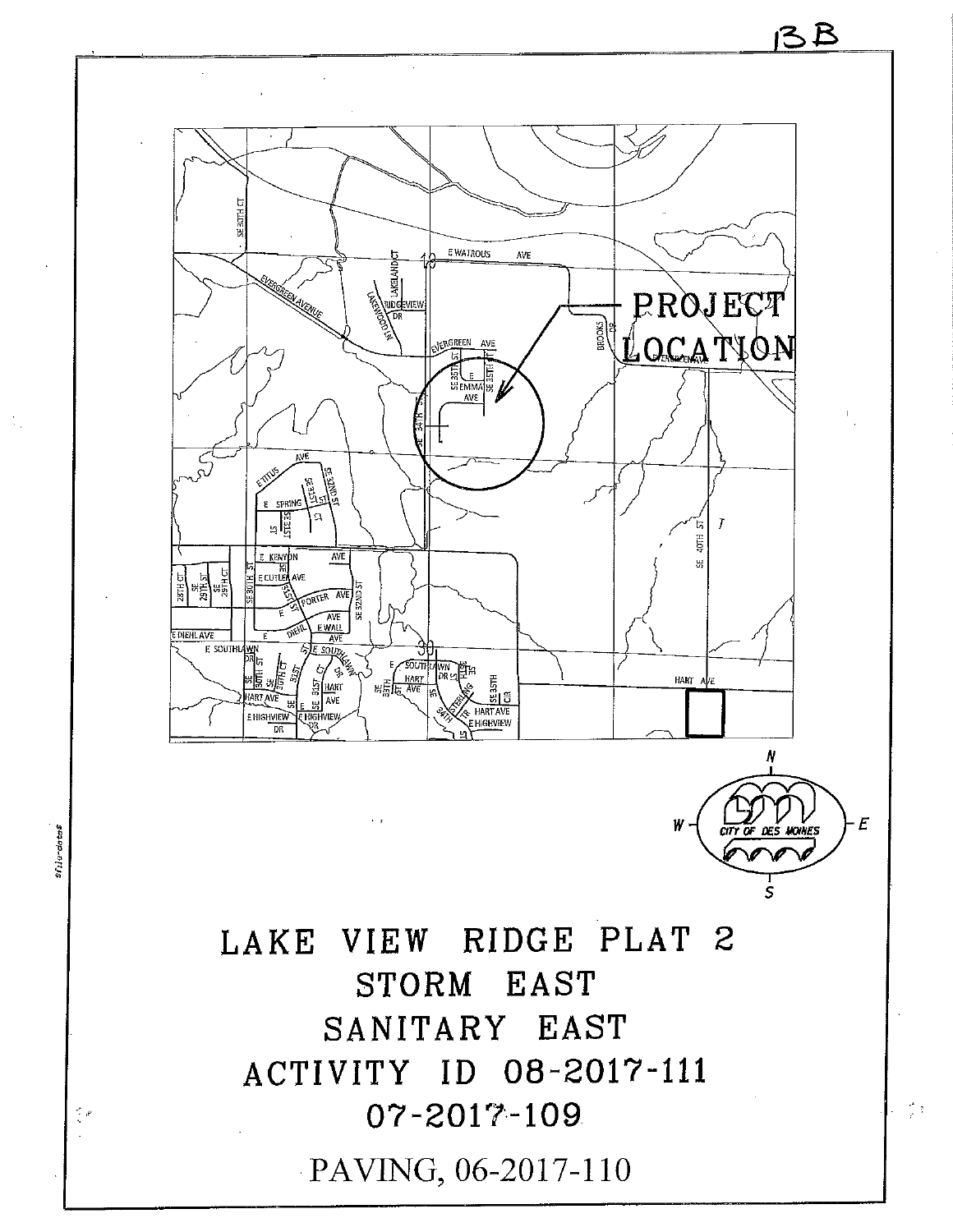August 6, 2018



### CERTIFICATION OF COMPLETION ENGINEERING DEPARTMENT

#### AGENDA HEADING:

Approving completion and recommending acceptance of the Private Construction Contract for Storm Sewer Improvements Lake View Ridge Plat 2, between The Underground Company, Ltd. and Easter Lake Land Company, L.L.C..

#### SYNOPSIS:

Approve the Des Moines City Engineer's Certification of Completion, acknowledge the completion and accept construction of said improvement.

#### FISCAL IMPACT

#### Amount: \$119,527.00 As-Built Contract Cost

Funding Source: No Cost to the City of Des Moines; all costs are to be paid by the Owner, Easter Lake Land Company, L.L.C.

#### CERTIFICATION OF COMPLETION:

On June 12, 2017, under Roll Call No. 17-0948, the City Council approved a private construction contract in the amount of \$119,527.00, between The Underground Company, Ltd., Duane Burkhardt, President, 12245 Dakota Street, Carlisle, IA 50047 - as Contractor, and Easter Lake Land Company, L.L.C., John Larson, Partner, 10604 NW 75th Place, Grime, IA, 50111 - as Owner, for construction of Storm Sewer Improvements described as storm sewer improvements located in Lake View Ridge Plat 2, located along S.E. 34th Street south of Evergreen Avenue, as shown on Plan File Nos. 585-001/008, and granted permission to the parties of said contract to construct these improvements in accordance with the contract documents and subject to the inspection and approval of the Des Moines City Engineer.

I hereby certify that the construction of said Storm Sewer Improvements described as storm sewer improvements located in Lake View Ridge Plat 2, located along S.E. 34th Street south of Evergreen Avenue, as shown on Plan File Nos. 585-001/008, Activity ID 08-2017-111, has been completed in substantial compliance with the contract documents between The Underground Company, Ltd. and Easter Lake Land Company, L.L.C., which were approved under Roll Call No. 17-0948, dated June 12, 2017 and I hereby recommend that the above Storm Sewer Improvements be accepted.

 $\mathbf{1}$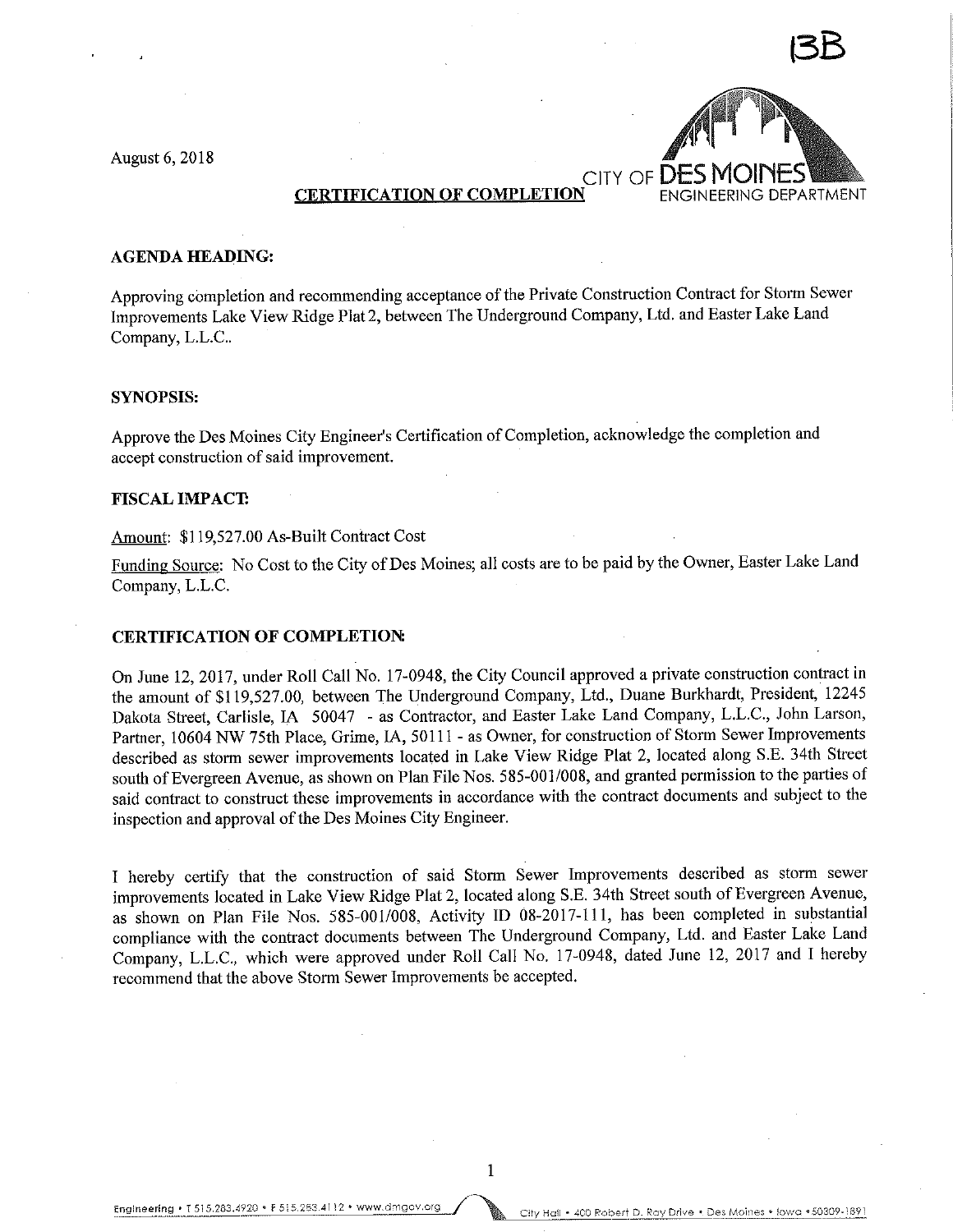I further certify that the amount of completed Storm Sewer Improvements is \$119,527.00.

Stever 2 Malen es

Steven L. Naber, P.E. Des Moines City Engineer